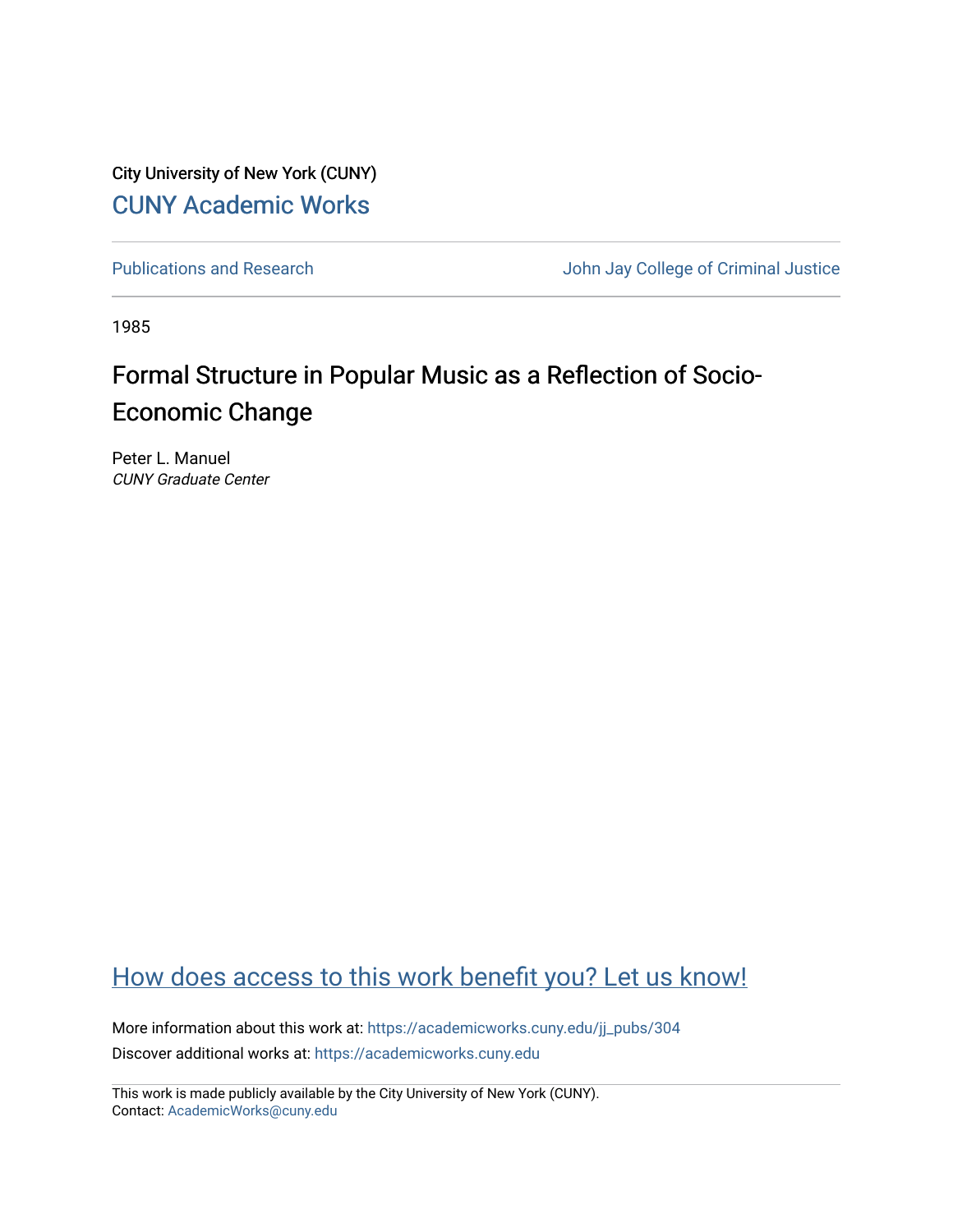### **FORMAL STRUCTURE IN POPULAR MUSIC AS A REFLECTION OF SOCIO-ECONOMIC CHANGE**

**Brown University, Music Dept., PROVIDENCE, Rhode Island 02912, USA** 

**PETER MANUEL CONSUMING PROPERTIER MANUEL** UDC: 781.5:78.067 Original Scientific Paper Izvorni znanstveni članak **Received: March 25, 1985 Primljeno: 25. ožujka 1985.**<br>Accepted: July 10, 1985<br>Prihvaćeno: 10. srpnja 1985.

**Scholarly attempts to relate music to broader socio-economic phenomena have tended to concentrate on such relatively tangible musical parameters as text, style, or performance context, rather than formal structure, which, being an inherently more abstract concept, has been regarded as having less ideological content. A few writers, however (especially Marothy 1974), have argued that formal structure in music reflects, expresses, and is in many instances strongly influenced by social economy, and, on a more specific level, that sectionally structured, closed, goal-oriented song forms are archetypically characteristic of capitalist societies (as opposed, for example, to feudal societies). In this article**  we shall examine how the conspicuous and untraditional adoption of **such closed >>song< structures in the popular musics of various developing societies worldwide strongly corroborates this hypothesis.** 

**Various scholars have pointed out the clear socio-economic influences on artistic developments which accompanied the transition of European society from feudalism to capitalism, commencing in the Renaissance and reaching full fruition in the nineteenth century. Developments in each of the arts reflect the change from the communal, collective values and economic structure of feudal society to the rise of an economic system which is based on the output and production of the individual, rather than the clan, village, or guild. Thus, communal line and circle dances typical of feudal and tribal societies give way to European couple dances; literature and drama, from the Elizabethan period on, in a general trend toward realism, stress sentimental personal situations, often concerning the private lives of ordinary people; the individualism of such bourgeois realism contrasts with the communal heroic values expressed in epics**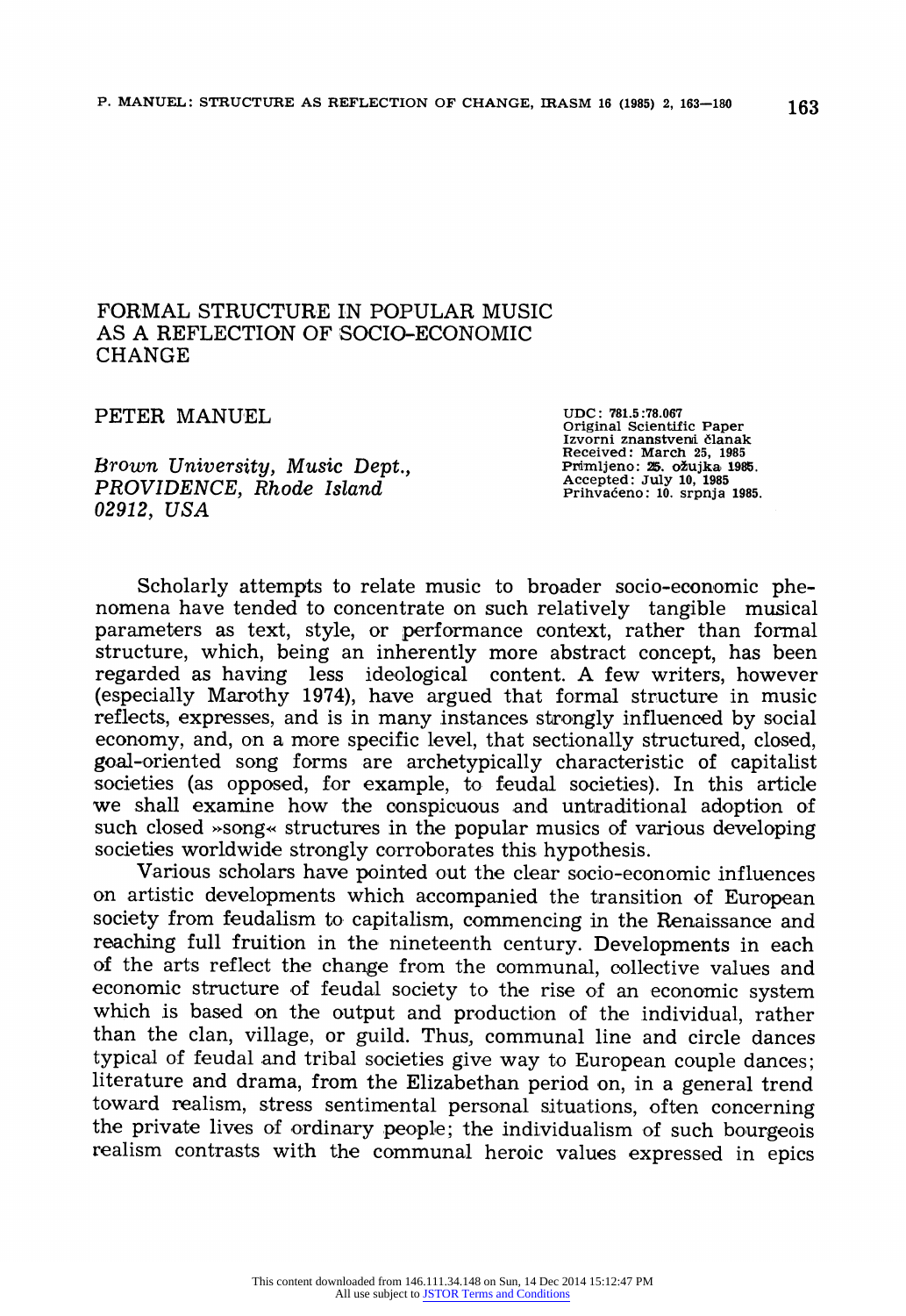**like the Odyssey, or the Song of Roland, whose protagonists are generalized >Everyman< archetypes rather than distinct individual personalities (see, e.g., Mellers 1950:38).** 

**The change is perhaps most conspicuous in the visual arts. Perspective, presenting a scene as viewed from the individual's vantage point, replaces the schematic, panoramic survey of, say, Byzantine painting; typical subject matter becomes similarly more realistic and personalized as portrayals of everyday people (especially the bourgeoisie) in everyday street or domestic scenes1 replace depictions of mythological or religious stereotypes and icons. Furthermore, and most relevant for our purposes here, far greater attention is paid to the creation of a unified, complete, closed formal structure on the painted surface, in a process of rationalization of the work of art which Hauser (1960:II, 15) relates to the new importance of rationalization in socio-economic life, e.g., credit, banking, investment, planning, etc., and a consequential fear of disorder and lack of control. The new aesthetic, demanding the logical conformity of all individual parts to the whole, is explicitly articulated in the fifteenth century by Alberti (in Hauser 1960:II, 89), who describes the work of art as >so constituted that it is impossible to take anything away from it or add anything to it without impairing the beauty of the whole.<** 

**The strophic narrative epic ballad, with its loosely-knit, elastic, additive formal structure, can be regarded as the musical equivalent of the Byzantine panoramic panel; conversely, such forms as the sonata, and the standard American popular song, with their goal-oriented melodies and clearly established sense of closure and completeness achieved through symmetry and recapitulation, may be seen as musical corrolaries of the rationalized, monocentric post-Renaissance painting. (The novel, with its deliberately planned formal structure incorporating dramatic climax and closure, is the obvious literary analog.) Accordingly, Janos Marothy, in Music and the Bourgeois, Music and the Proletariat (1974), argues with exhaustive substantiation that the primary musical development accompanying and reflecting the transition from feudalism to capitalism in Europe was the rise and eventual predominance of closed >>song< structures which, with their use of symmetry, recapitulation, and climax at or before the conclusion, constitute complete, finite entities which reflect the desire for rationalized artistic forms and constitute musical expressions of the closed, finite, >l.ittle world< (in Marothy's words) of the new bourgeois self-image, corresponding to the rise of the individual as the fundamental socio-economic unit. This formal development can be traced, for example, from the lai through the virelai, culminating in the sonata form, and lastly, popular song format (especially before 1950). A closed, goal-oriented song structure thus stands in** 

**<sup>1</sup> The seventeenth century Dutch paintings of Pieter de Hooch and Frans Hals are typical in this respect. See Hauser (1960:II) for expansive treatment of these subjects.**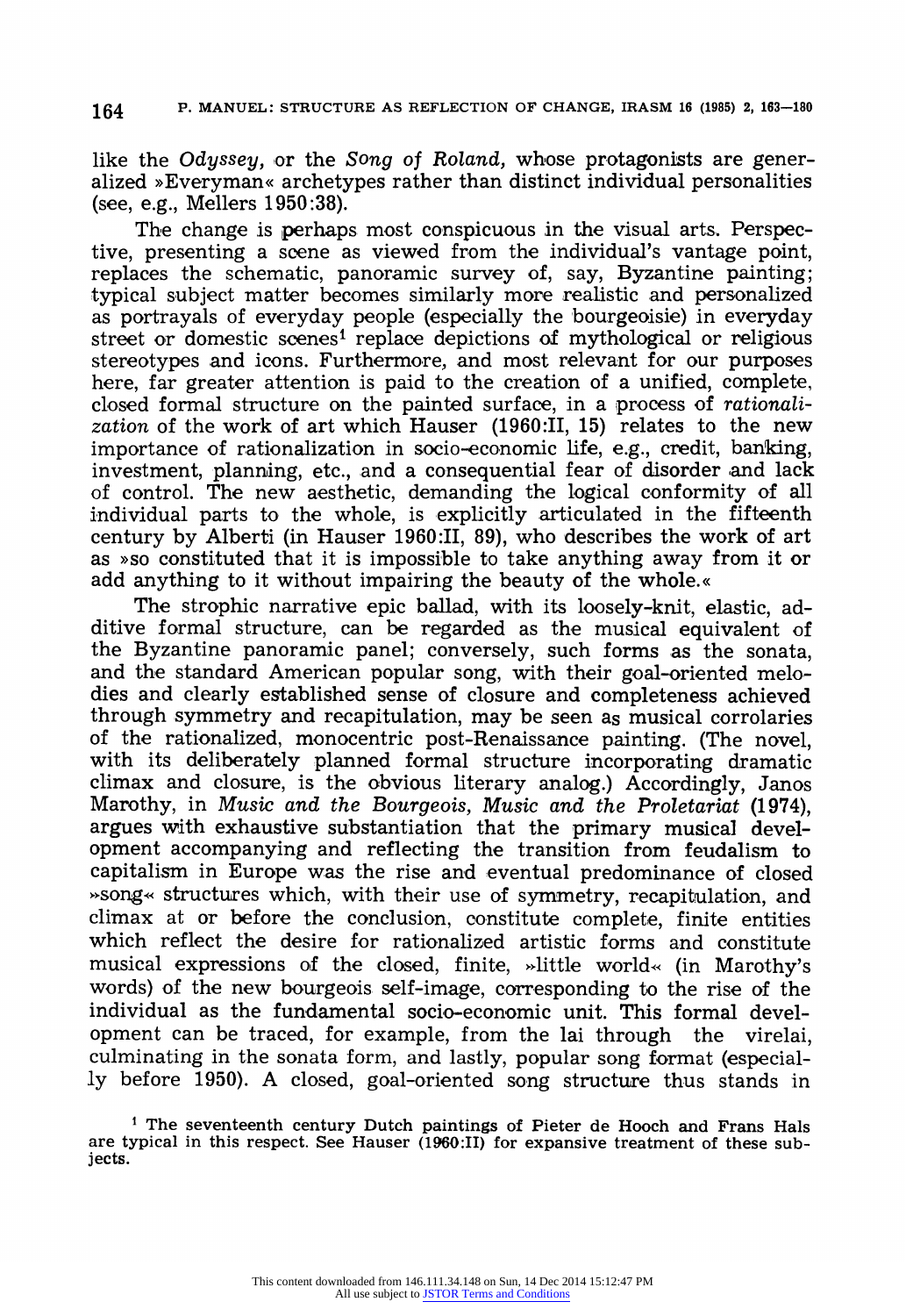**contrast to a strophic ballad, or an indefinitely expandable exposition of an Indian rag, or a composition for Chinese ch'in based on varied repetition and elaboration of a given theme.** 

**In the history of European art, one can hardly question the clarity of the chronological concurrence between, on the one hand, the rise of capitalism and the individual-centered consciousness, and, on the other hand, the rise of closed song structures (and perspective, couple dancing, sentimental personal verse, etc.); what traditional Western musicologists often resist accepting is the assertion of a causal connection between the former and the latter.** 

An obvious way to test Marothy' hypothesis---that closed song forms **are the most characteristic and archetypical forms of capitalist societieswould be to examine the musics of other societies which have undergone capitalist revolutions. This article purports to constitute a preliminary investigation along these lines.** 

**Two difficulties immediately present themselves. First, outside of Europe, there are virtually no societies, with the partial exception of Japan, which have undergone capitalist revolutions from below (i.e., spontaneous and gradual progression from artisan production through petty commodity production to large scale industry). Thus, in examining characteristically capitalist musical forms in third world societies, one must isolate the classes directly connected with capitalist production**i.e., the urban working classes and the bourgeoisie — rather than con**centrating one's attention on rural societies whose social relations may still be determined by pre-capitalist traditions. Hence, our concentration here on pop music, whose very existence is linked to the rise of industrial capitalism, and in particular, the rise of mass media, and a homogeneous mass urban audience.** 

**The second difficulty that arises in this study is the question of acculturation - that is, the possibility that structured song formats may have been adopted by traditional societies not because of their inherent expressiveness of capitalist values, but rather because of the influence of Western music. In the following pages we shall argue that cultures do not borrow entirely indiscriminately, that acculturation is selective and limited to those musical elements which appeal to the acculturated society.** 

**There is of course a virtually infinite number of popular songs from around the world (e.g., from Hawaii, Greece, Turkey, or Japan) which employ structured, goal-oriented song formats atypical of the traditional musics of their societies. The use of »song« form in many of these musics may indeed reflect a degree of Western acculturation. Hence, perhaps the clearest illustration of an indigenous adoption of song format in a developing society's music would be seen in the way that traditional**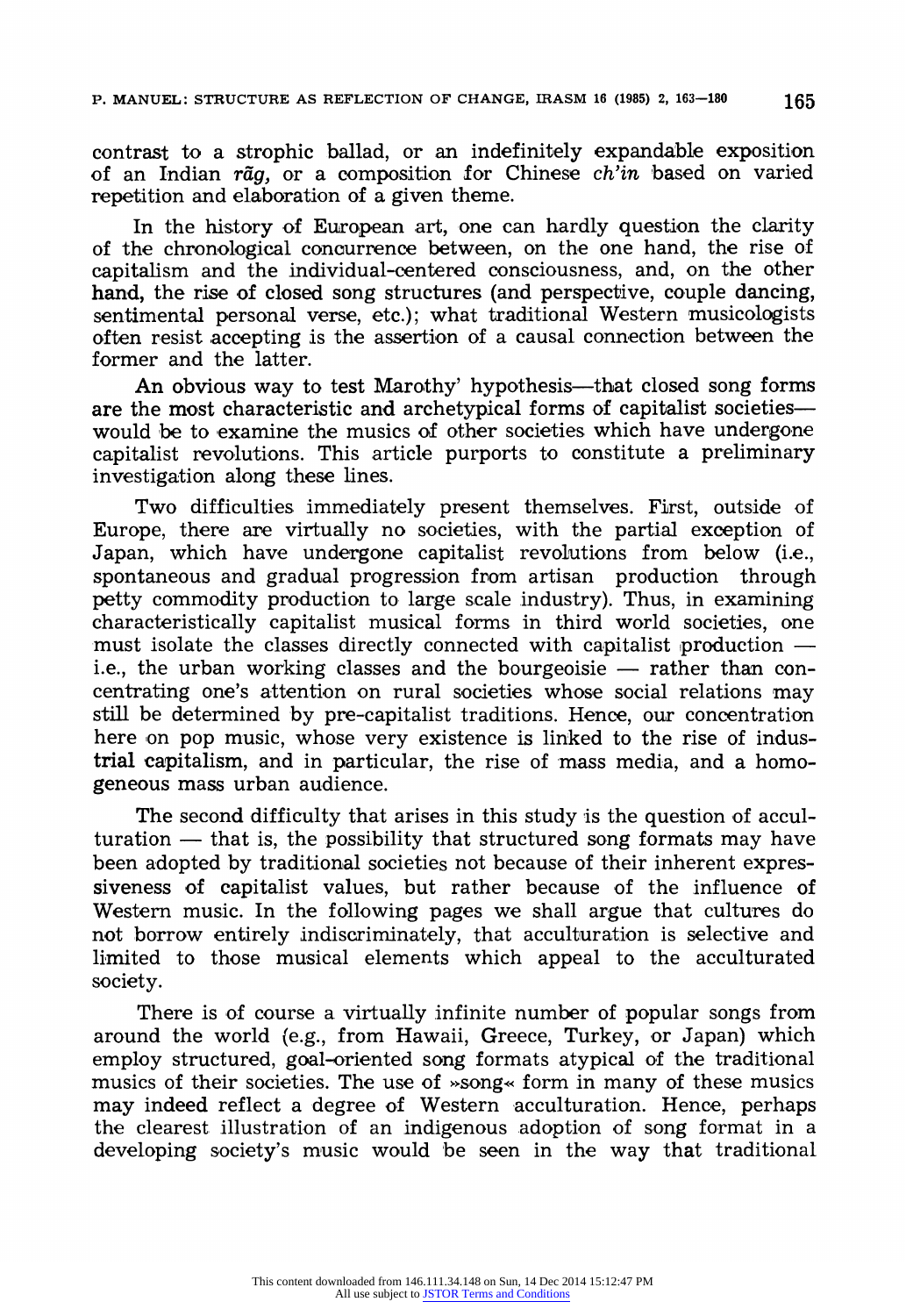**strophic or reiterative forms are changed by modern urban patrons and musicians to embody song format.** 

**Before giving examples of this phenomenon, a few words should be said about song structure in American popular music. The predominance of sectional, linear, goal-oriented song format in American popular music (particularly before 1950) has been discussed elsewhere (e.g., Hamm 1975:129ff.) and is too obvious to require elaboration here. Suffice to say that key ingredients include the logical ordering of formal sections (e.g., in AABA form), use of symmetry and/or recapitulation, and the orientation and direction of melody (and/or harmony) toward an expressive climax, which usually occurs shortly before the end of the song. The**  Beatles' »I Want to Hold Your Hand« exhibits a typical closed formal **structure, which is used on nine of the eleven songs on >>Meet the Beatles<:** 

- **A verse**
- **A verse**
- **B** bridge (»and when I touch you I feel happy...  $\ll -$  sung solo)
- **A verse**
- **B bridge (sung duet)**
- **A verse**
- **(A) repeat of final lines**

**While Lennon and McCartney may well not have read Leone Alberti's**  ical conformity of all parts to the whole is clear in their music, such **that, for example, rearranging the sections, or adding three more verses at the end would sorely disrupt the rationalized balance of the formal structure.** 

**Hamm (1975:149ff.) perceptively illustrates the growing influence on American popular music, from 1950 on, of the strophic, non-goal**oriented musics of American minorities, especially the strophic ballads, **country-western music, and blues of poor white mountain people, rural**  Southerners and Westerners, and blacks and the urban poor, respectively. **Hamm goes on to note, first, the cynicism of these groups toward the institutions and values of >Middle America< (in other words, the values of bourgeois capitalism), and the concurrence of the popularity of these forms among middle-class youth in the 1960s with the rebelliousness and alienation of the counter-culture pacifist movement of the period. Hamm illustrates (albeit implicity), on the one hand, the correlation of goal- -oriented structured song format and bourgeois >,Middle America< values, and, on the other hand, the predominance of additive strophic forms among groups existing on the periphery of bourgeois capitalism (e.g., rural mountain people), or groups constituting an oppressed and alienated**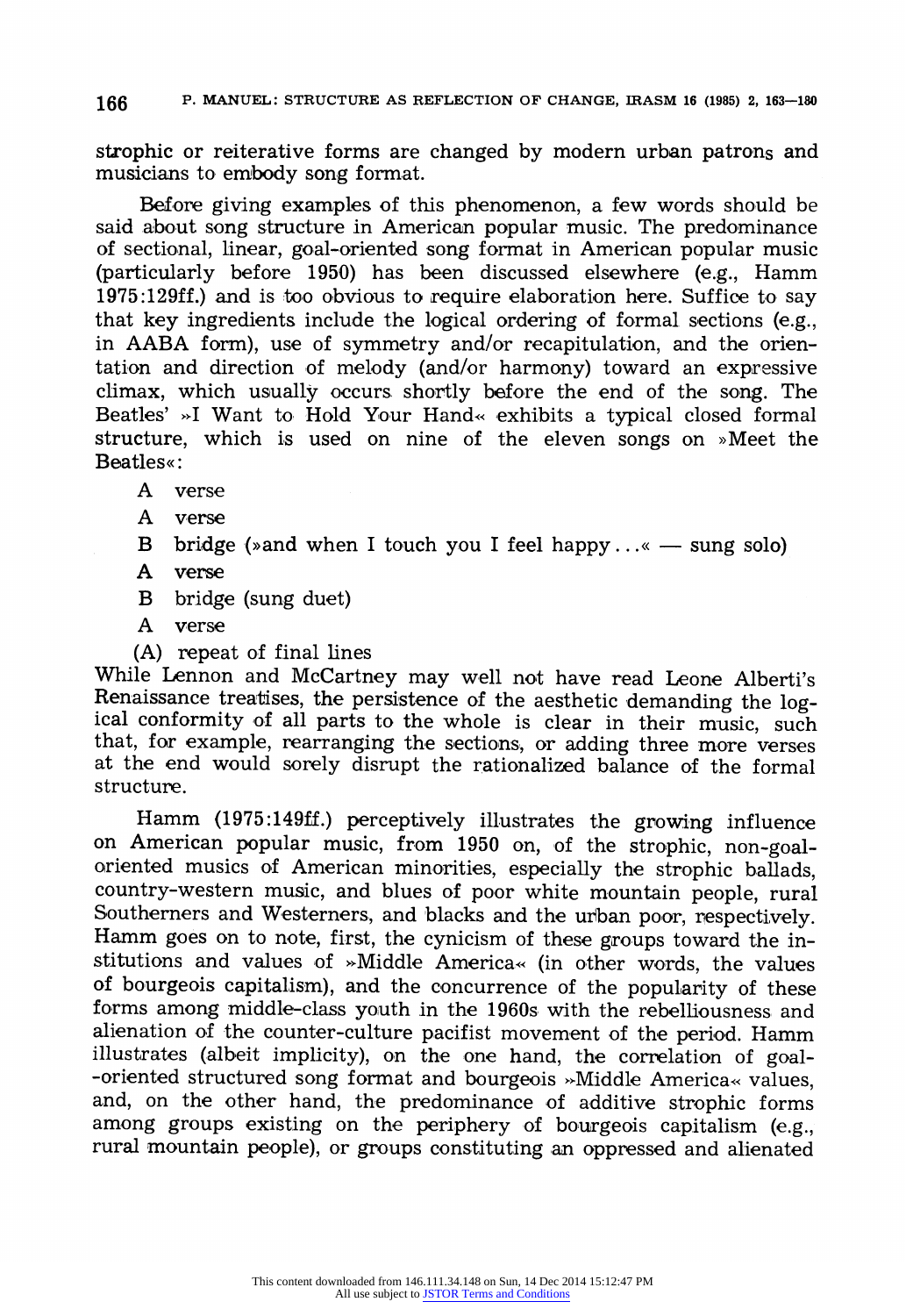**proletariat (e.g., poor blacks),2 or groups consciously rebelling against the perceived evils of capitalism (middle-class youth of the 1960s). Indeed, it is remarkable that Hamm can so perceptively describe these correla**tions between class and musical form without inferring the obvious causal **connection therein.** 

**We should reiterate at this point that what is being asserted here is not that structured song format is the only formal type found in capitalist societies, or that strophic forms can never arise therein, but rather that song format is by far the most characteristic form of capitalist society. Thus, the persistence of strophic forms in inherently more conservative folk musics (e.g., in 19th century Germany) does not contradict our hypothesis; nor, for that matter, should we question the hypothesis on the basis of the use of strophic forms in, for example, light classical Schubert lieder, especially since the folk influences on these compositions are so manifest. What is, however, of interest in these latter pieces is the way in which Schubert introduces, clear, dramatic sense of closure in the final strophe(s); his setting of >>Erlk6onig< is but one, particularly obvious example.** 

**Moreover, our discussion of collectivism in pre-capitalist societies deliberately excludes those primitive hunting and gathering cultures, such as the Bushmen, whose social economy - based, like that of Paleolithic**  man, on the individual's search for food — generates correspondingly individualistic rather than communal art forms (see Hauser 1960:I, 12-20).

### **Indian Popular Music**

**Let us turn to an examination of formal structure in a sub-genre**  of Indian pop music, which is generally referred to as film music (*»filmi* **git<) because the great majority of such songs are marketed as musical interludes in Indian films. Classical North Indian music, although reflecting a degree of modern influence in such parameters as the contemporary demand for virtuoso technique, is less appropriate for this study because its basic stylistic and structural parameters and premises**  were formed well before the introduction of capitalist elements (e.g., **railroads, large scale commodity production, and the Cornwallis Act rendering land a saleable commodity) into India.3 Folk music is similarly** 

**<sup>2</sup>Thus, the frequent avoidance of structured song format in much of Afro-American pop music (e.g., rhythm and blues) may be regarded, on the one hand, as an anachronistic survival of communal tribal value expression, and, on the other, as a progressive assertion of proletarian, or at any rate, anti-bourgeois communalism (see Marothy 1974:509). Similarly, in classical arts, the conscious revolution against all the norms of bourgeois art (e.g., closed musical forms based on functional harmony, or representational painting and sculpture) must be seen in the perspective of the decline** 

<sup>3</sup> South Indian classical music, however, clearly became more -populist« and **accessible in character in the nineteenth century as emphasis shifted from recondite**  virtuoso *rāgam-tānam-pallavī* improvisation for court patrons, to the pre-compose **tuneful kritis of the >trinity- (Tyagaraja, Shyama Shastri, and Dikshitar), with their more tightly-knit formal structure (see Powers 1963:83-4).**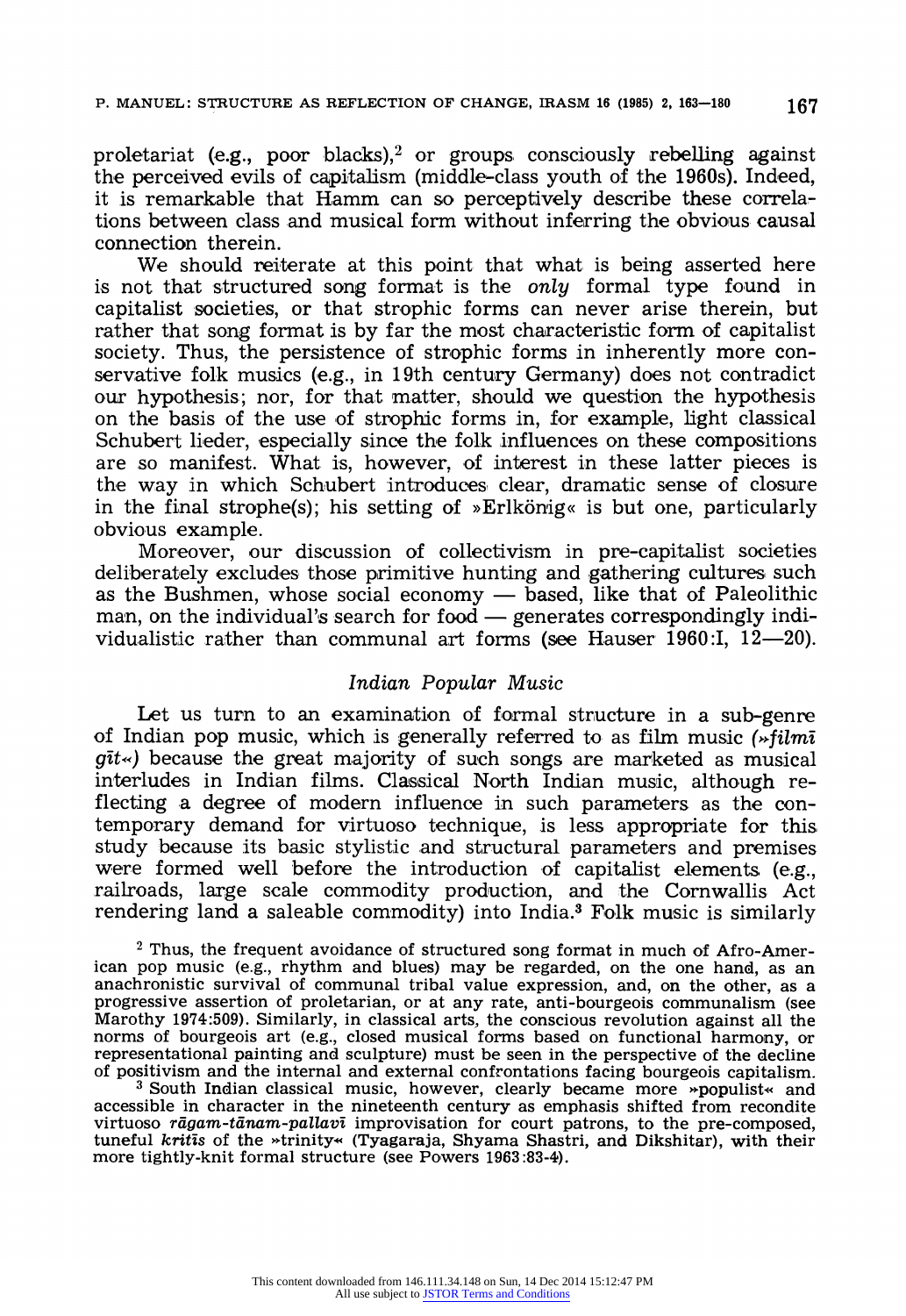**less reflective of modern socio-economic developments because of the continued isolation of much of rural India from commodity markets, freely sold wage labor practices, and the urban mass media. Film music, on the other hand, owes its existence directly to the rise of mass media (here, cinema and radio), and the presence of relatively homogeneous mass urban audiences. The adoption of modern, more archetypically capitalist values by the urban working and middle-classes is reflected in the incipient rise of the nuclear (rather than joint) family among them (Madan 1965:68-73), the rise of political consciousness, a weakening of caste barriers in certain contexts, and, among other things, musical taste. We should not be surprised to find, then, that the urban society of individuals freely selling their labor patronizes (primarily through cinema attendance) forms of music quite different from those of the rural subsistence economy society. Indeed, the preference for a structured, rationalized, closed, symmetrical song form with a clearly demarcated climax and conclusion is manifest in innumerable Indian film songs, whether folk or classical (the former tending to be strophic, and the latter tending toward loosely structured progressive improvisation and/or variation).** 

**Literally thousands of film songs could be employed to illustrate the modern preference for closed, rationalized song format; the structure of most of these songs may be attributed to a combination of Western acculturation and the indigenous desire for a formal structure more expressive of the new world-view of the patrons. This development is particularly clear in the introduction of closed formal structure into traditional strophic song forms now adopted and modified for mass consumption, such as the gazal-song, which in its traditional light-classical form is a strophic series of Urdu couplets, with instrumental laggi sections in fast tempo inserted between the couplets. The most common melodic/ /textual form of the traditional gazal-song may be represented as follows:4** 

| text         |                              | rhyme | melody |
|--------------|------------------------------|-------|--------|
| 1st couplet: | 1st line                     | A     | A      |
|              | 2nd line<br>(laggī)          | A     | A      |
| 2nd couplet: | 1st line                     | в     | в      |
|              | 2nd line<br>$(\text{lagg1})$ | A     | A      |
| 3rd couplet: | 1st line                     | C     | в      |
|              | 2nd line<br>(lagg1)          | Α     | A      |
| 4th couplet: | 1st line                     | D     | в      |
|              | 2nd line<br>(laggī)          |       | А      |

**4** See Manuel (1979a:82ff., or 1979b:102) for an extended analysis of form in the **traditional gazal-song.**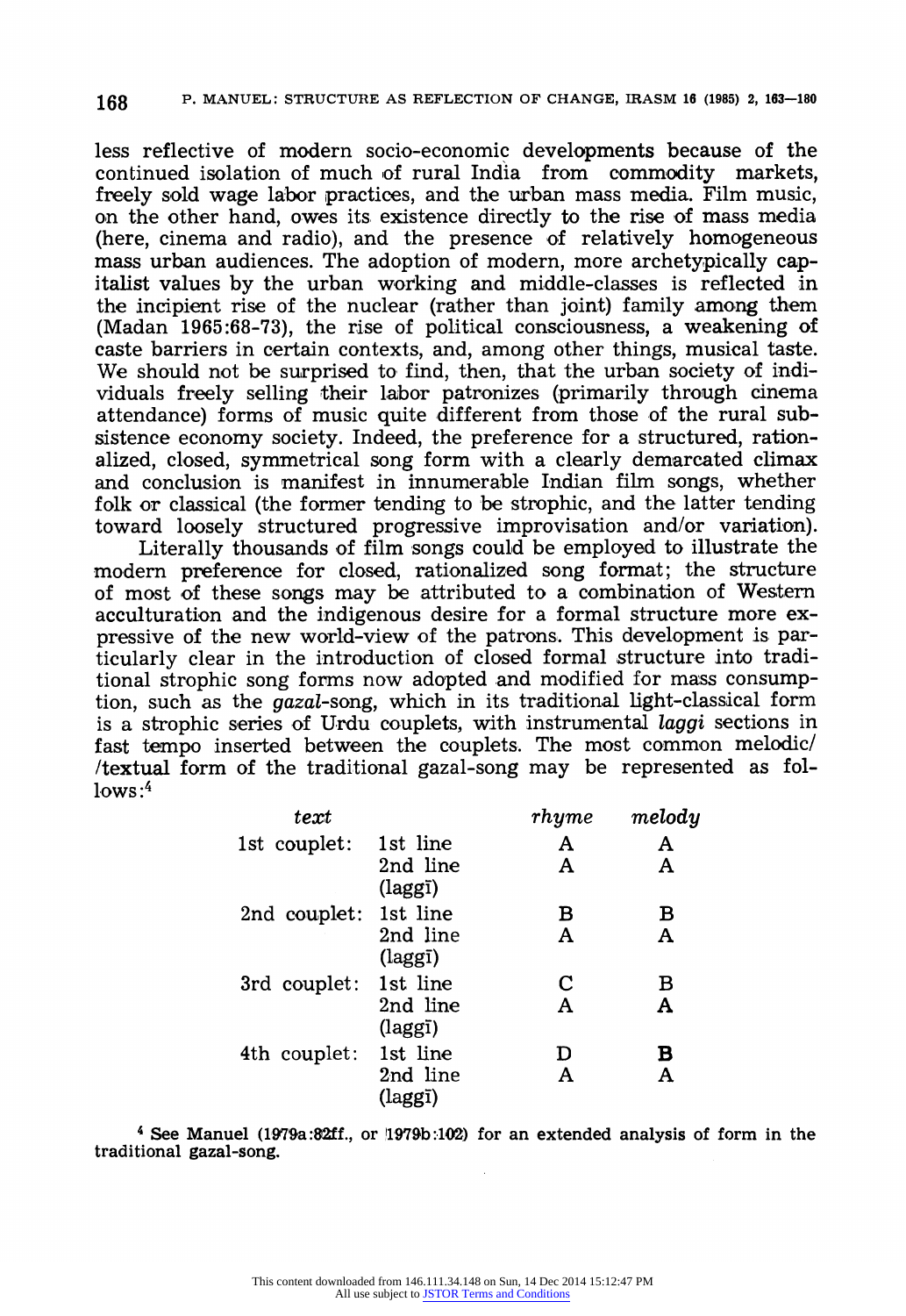**In other words:** 

**rhyme scheme: A A B A C A D A E A F A... melody scheme: AA B A B A BA A B B A...** 

**This form, which may include a theoretically indefinite number of couplets, is still used in light-classical contexts, patronized primarily by the educated middle class.** 

The structure of the modern »filmi« gazal may be regarded as the **superimposition of structured song format over a strophic reiterative structure. In place of laggi interludes are often introduced distinct instrumental interludes,5 segments of dialogue,6 passages sung in Indian**  solfege,<sup>7</sup> or choral passages<sup>8</sup>; but unlike the essentially homogeneous (in **style and instrumentation) laggi passages of the traditional gazal, each bridge segment between couplets within a given film-style gazal is invariably different from the others. Another frequently employed technique is the rendering of discrete couplets alternately by male and female singers, who then join in singing the final couplet, or a reiteration of the first couplet, ending the song with what may be regarded as a conclusive recapitulation of the melodic material of the song. A typical example of pop gazal form9 is represented below:** 

- **x1** short  $\bar{a}l\bar{a}p$  (introductory phrases sung in free rhythm), **leading to instrumental prelude**
- **A first couplet (sung by male singer)**
- **x2 instrumental interlude (new)**
- **B, A second couplet, followed by first couplet**
- **x3 instrumental interlude (new)**
- **C, A third couplet, followed by first couplet**
- **x4 instrumental interlude (new)**
- **S solfege passage**
- **D fourth couplet, sung by female singer**
- **A first couplet, sung by both singers**

**This form could be abbreviated: xl-A-x2-B-A-x3-C-A-x4-S-D-A. However one analyses it, the song is no longer a simple strophic piece, but one which has acquired a rationalized, closed formal structure.** 

- **the See, e.g., side II, band 4, in the recording mentioned above.** <sup>7</sup> See, e.g., side I, band 4, in the same recording.
- 
- **7 See, e.g., side I, band 4, in the same recording. <sup>8</sup>See, side II, band 3, in the same recording. 9 Side I, band 1 (\*Jab Dip Jale?) in the same recording.**
- 

<sup>&</sup>lt;sup>5</sup> The recording \*Chitchor Tapasaya-Kora Kagaz\* is quite typical and illustrates this particular phenomenon in virtually every song.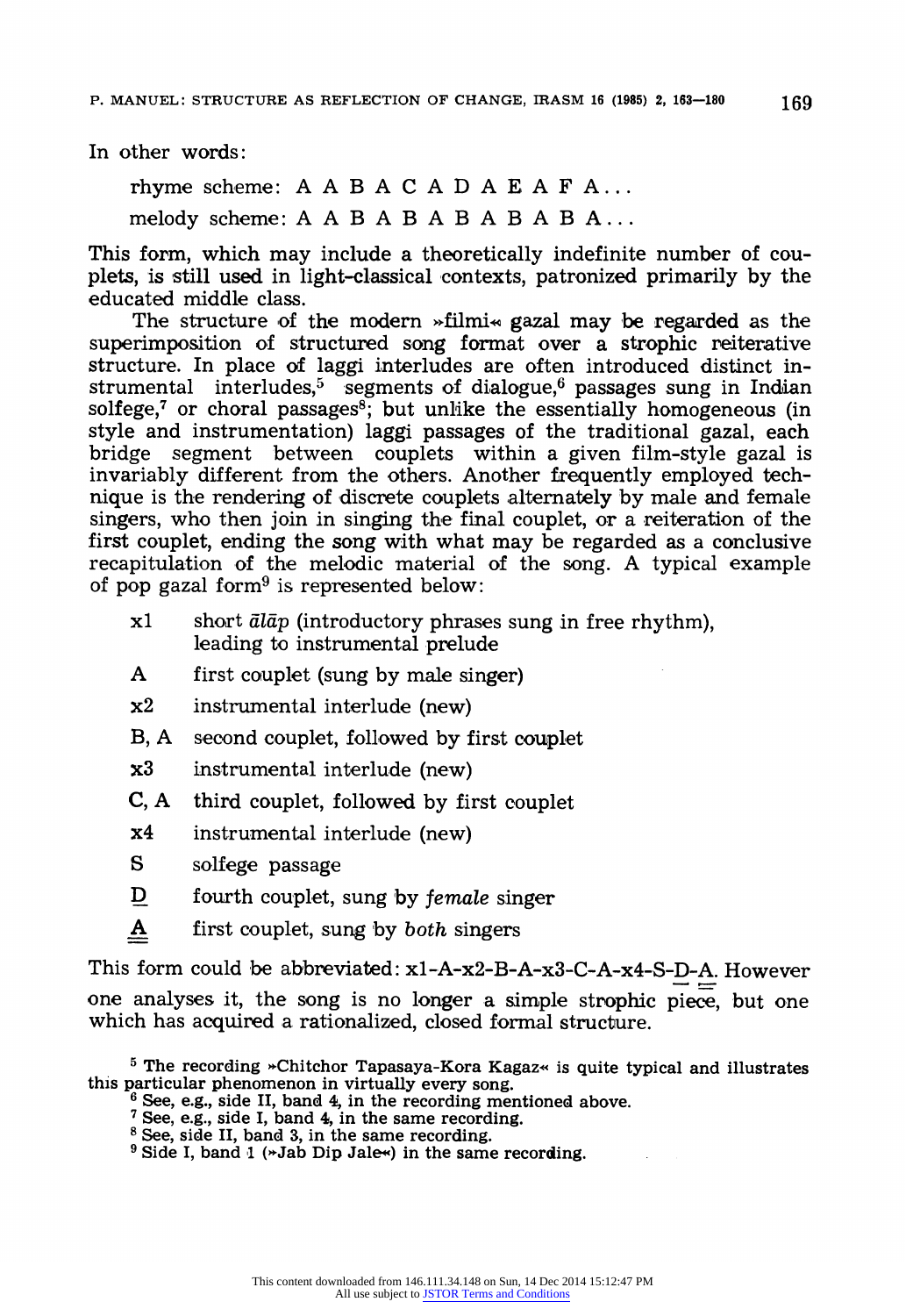### **170 P. MANUEL: S'RUCTURE AS REFLECTION OF CHANGE, IRASM 16 (1985) 2, 163-180**

**The adoption of structured song format in such pieces cannot be attributed entirely, or even primarily to acculturation, because of the selective nature of cultural borrowings. Thus, in most pop gazals, language, prosodic and verse form, vocal style, modality, and rhythms remain predominantly Indian, and indigenous instruments still predominate. Western-type elements are generally confined to formal structure, orchestration (often of Indian instruments), some use of Western instruments, and, in some cases, an incidental use of simple harmonies.** 

**Similarly, the use of song format cannot be explained by the original limitation of a three- or four-minute 78 or 45 RPM recording format. First, of all, the primary medium for dissemination and marketing of Indian pop music has always been the cinema, where there is no inherent time limitation, rather than recordings, which could only be enjoyed by the tiny minority of those affluent enough to afford phonographs.**  More importantly, recordings of classical and semi-classical forms (in**cluding gazal) by classically trained singers for educated audiences reflect no trend toward closed song format; that is, in the case of the light-classical gazal, after the rendition of a few couplets, the first couplet may be cursorily repeated, and the piece ends, without any further or more**  definitively cadential device (see, e.g., recordings of Begum Akhtar or **Barkat Ali Khan).** 

### **Formal Structure in the Cuban Rumba**

**Let us now turn to another sort of compromise between a traditional,**  non-recursive form and modern »song« format, as found in modern ver**sions of the Afro-Cuban rumba. It is well known that the African influence in Cuban music is extremely strong, owing partly to the continued importation of slaves from Africa through the 1870s. This continued fresh influx of African musicians contributed to the persistence (to this day) of traditional forms such as the rumba, which, in their avoidance of functional harmony, stress on rhythm and polyrhythm, responsorial singing, vocal style, and musical form are predominantly African in derivation.** 

**The most popular and influential style of rumba is the guaguanc6,**  a dance and music genre for percussion and voices (lead singer and **chorus), distinguished by its particular rhythm and formal structure.10**  Formally, the archetypical traditional guaguancó consists of two parts, **preceded by a shorter introductory section. The introductory section, called the diana, consists of a melodic passage sung in vocables by the lead singer and/or the chorus; the body of the piece consists of the canto, which features a text (often improvised) sung by the lead singer (sometimes with brief, occasional choral refrains), followed by the montuno, a call-and-response section in which the chorus repeats a short melody**  and the lead singer improvises »calls«. Recapitulation, symmetry, closure,

**10 See Crook (1982) for an analysis of the Afro-Cuban rumba.**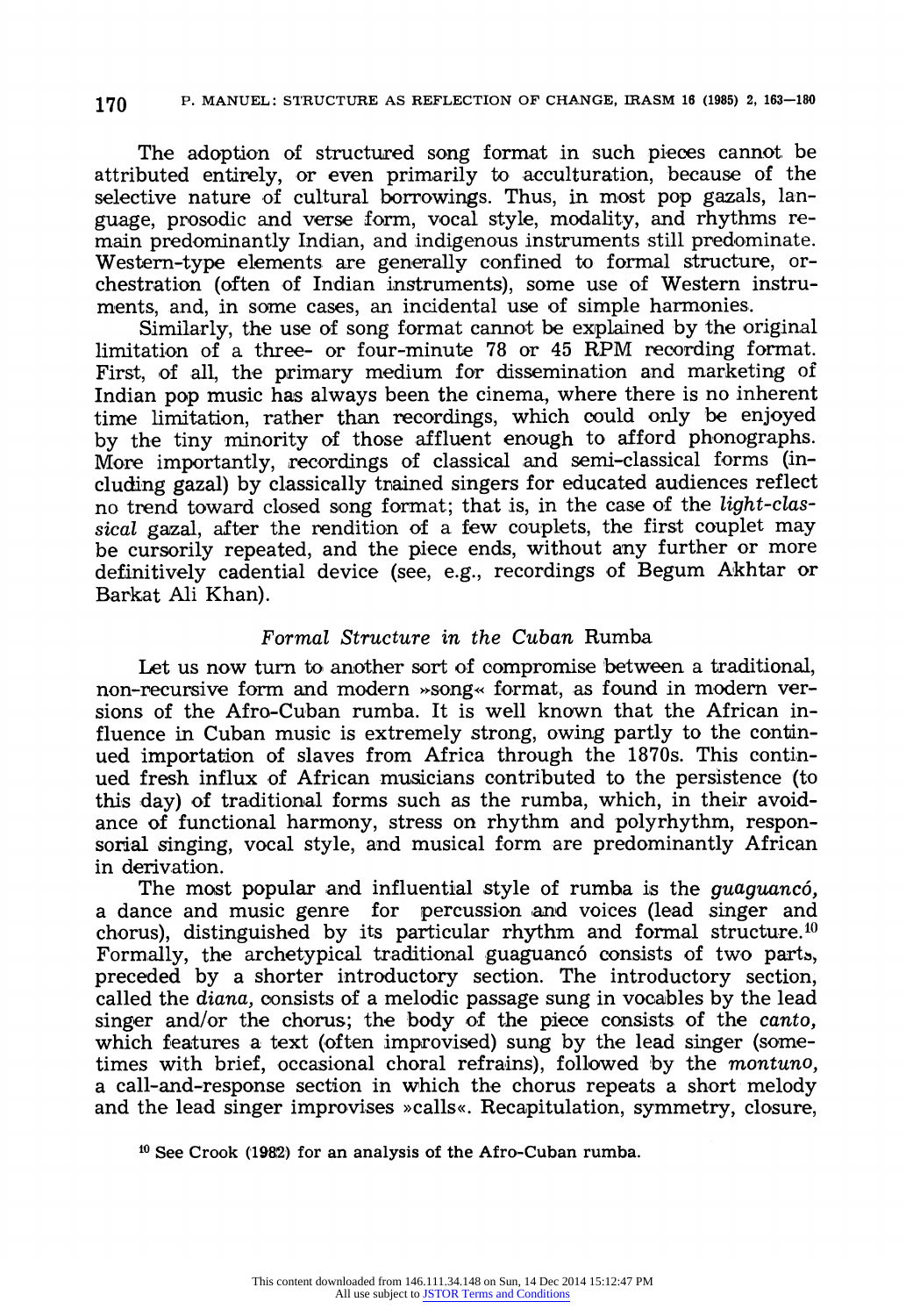**and goal-oriented melodies are absent in both the litany-type text and the repetitive, horizontal melodic-rhythmic structure.** 

**In the first three decades of the twentieth century, the rhythms and form of the rumba (and especially the guaguanc6) combined with European and jazz harmonies and instrumentation to form the Cuban son (which achieved considerable, albeit ephemeral popularity in the USA under the name >rumba<<). The son and its Puerto Rican- and New York- -based derivative, salsa, generally retain the basic bipartite structure of the rumba (the diana generally being dispensed with or replaced by an**  instrumental introduction). The canto, however, instead of remaining a **loose, shapeless litany, becomes a closely structured song in itself, resembling in form a shortened version of a typical popular song by the Beatles or Cole Porter, with discrete verse and bridge sections (and often elaborately arranged instrumental interludes) clearly demarcated by 8-, 16-, or 32-bar harmonic progressions, often assuming an AABA form.**  The canto section of a popular salsa song below is typical<sup>11</sup>:

- **x1** instrumental introduction  $-40$  mm.
- A1 verse 16 mm.
- A2 verse 16 mm.
- **B** bridge  $-8$  mm.  $+8$  mm.  $=16$  mm.
- **x2** instrumental interlude (different from x1) 16 mm.
- A3 verse 16 mm.

**The final verse is followed by the montuno section.** 

The »song« (i.e., canto) portion of such a piece usually lasts less **than four or five minutes; the bulk of the piece is left to the montuno, in which responsorial vocals and, often, instrumental improvisation occur**  over a simple two-, four-, or eight-bar harmonic ostinato. (The montuno **section in live performances may last over fifteen minutes). The modern rumba guaguanc6 thus exhibits a different sort of compromise between a traditional linear form and rationalized, sectional song format, in that the first portion of the piece becomes a structured, closed song, while the montuno remains open-ended, unlike in the pop gazal, where song structure is superimposed over a formerly strophic format.** 

The »song« portion of the modern rumba guaguancó is occasionally **referred to as the European-influenced part of the piece, although our thesis here is that the Afro-Cubans' selection of song format in the canto represents not so much indiscriminate borrowing from Western music as a deliberate (if ingenuous) incorporation of a musical structure more expressive of the world-view of the urban, wage-earning proletarian individual than of the communal tribe member or slave.** 

<sup>11</sup> Side I, band 3 (\*Ven Ven\*) from Eddie Palmieri's \*Cheo y Quintana\* (Bar**bera LP B2,05 SENI 0798).**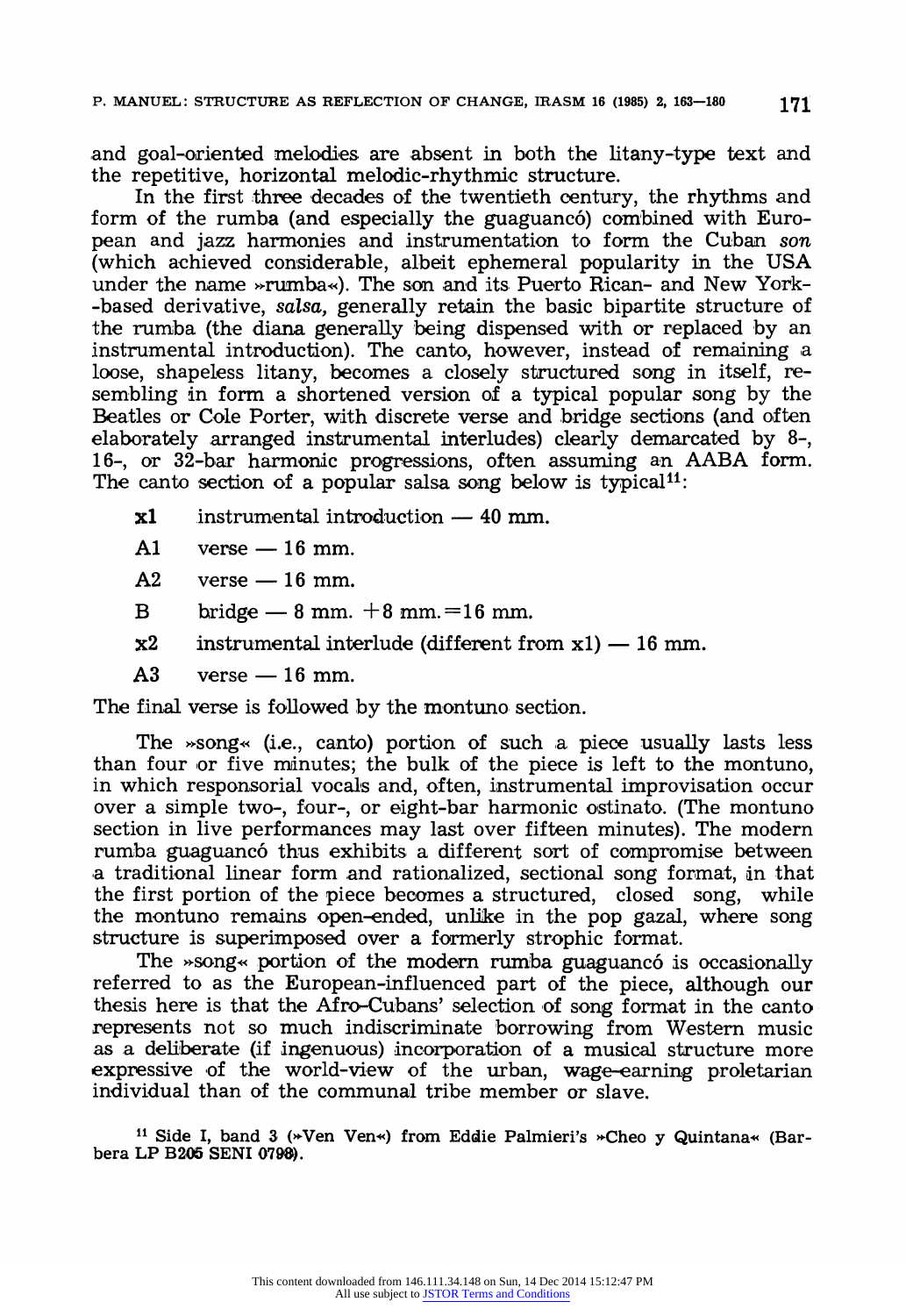### **Adoption of Song Format in a Mexican Son Huasteco**

**Finally, let us examine the formal transformation that has taken place in a typical Mexican son within the last four or five decades. Innumerable Mexican pop songs (e.g., recent hits of Jose Jose) exhibit closed, goal-oriented formal song structure, but given their overt adoption of American-style instrumentation, vocal style, and other features, it might be ultimately impossible to attribute their formal structure solely, or even primarily, to either acculturation or to indigenous motives. The adoption of song format in urban versions of the traditional son, however, seems clearly to suggest indigenous motivational factors.** 

The regional varieties of the son — especially the son Huasteco, son Jarocho, and son Jalisciense - are primarily Hispanic-derived in their har**mony, bel canto vocal style, guitar-type-dominated instrumentation, and, often, text. Nevertheless, the son in the late nineteenth century became one of the primary and most cherished forms of mestizo culture and was celebrated as an expression of mestizo nationalism.12** 

**Virtually .all traditional sones are strophic in form, with instrumental interludes (e.g., featuring violin, harp, and/or a guitar variant such as the jarana) occasionally interspersed between verses; verses were frequently improvised or newly composed, such that the number of verses sung could often be regulated only by the limits of the singer's imagination or memory. The traditional son, then, exhibits the open-ended strophic form quite typical of pre-capitalist or partially capitalist societies. Accordingly, the nineteenth century Mexican economy could be described as at most a partial or deformed sort of capitalism, with large sectors of the population working as virtual serfs on the haciendas, which themselves tended to produce for local consumption rather than for cash export (see, e.g., Russell 1977:62).13** 

**The son Jalisciense (i.e., of the state of Jalisco) forms the backbone of the mariachi repertoire, now popularized throughout urban Mexico. A number of other regional sones have not only been incorporated into this repertoire, but have been also adopted by urban professional trios and duos which cater largely to middle- and upper-class patrons (e.g., of restaurants and cafes). The son Huasteco >>La Malaguefia< is a case in point, as the song has become familiar to audiences throughout Mexico. In the course of attaining such popularity, however, the song has undergone formal transformation to suit the taste of its modern middle-class audience.** 

<sup>12</sup> See Saunders (1976), Sheehy (1979), and Fogelquist (1975) for detailed studies **of the son Huasteco, Jarocho, and Jalisciense, respectively.** 

**13 Similarly, Oscar Lewis (1963:80-1), in his study of the town of Tepoztlan in the mid-twentieth century, notes the coexistence of pre-capitalist features such as communal land ownership, collective labor, subsistence farming, barter, absence of credit and capital, together with capitalist characteristics like private property, free market wage labor, renting of land, use of money, and a high degree of individualism.**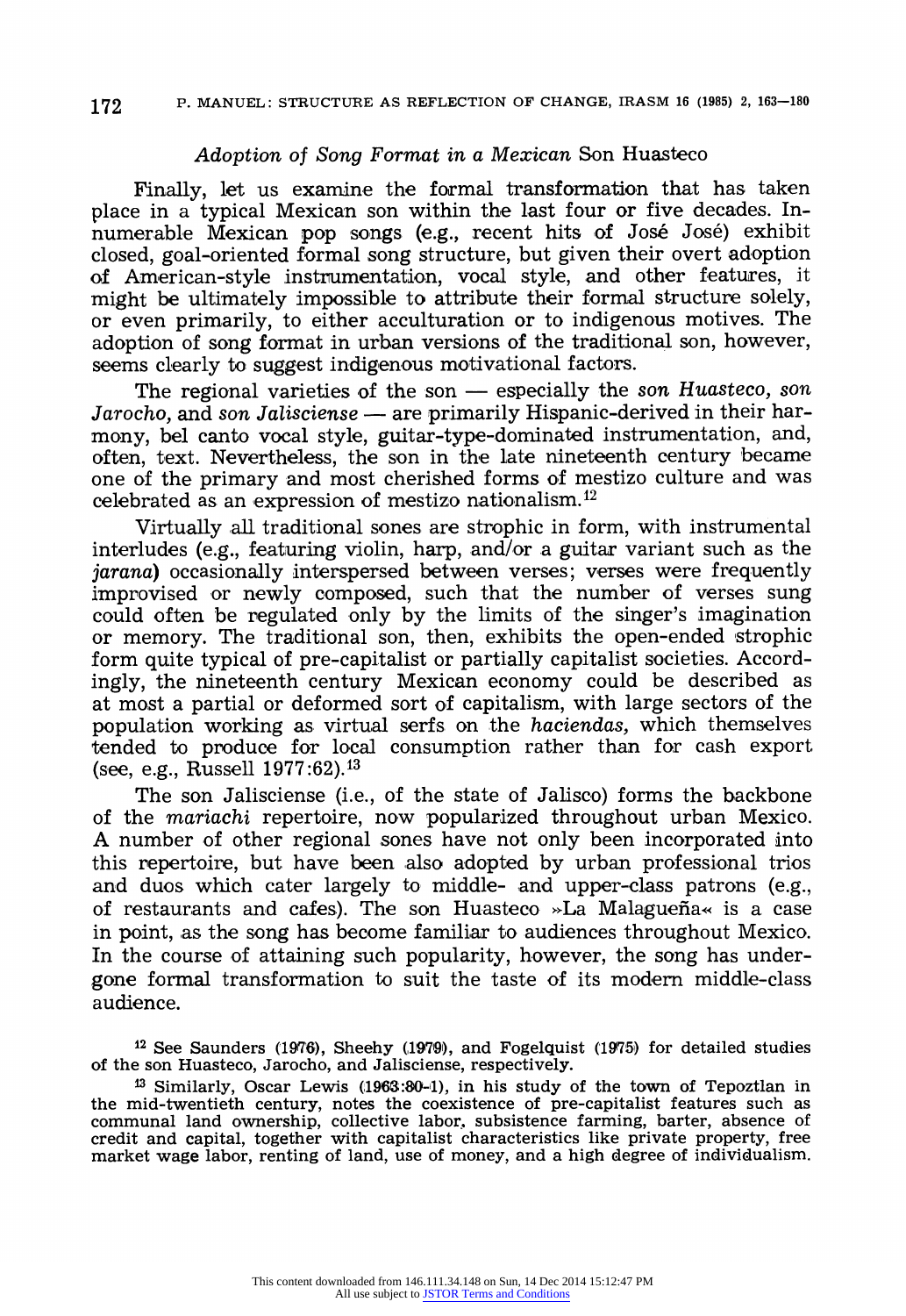**In its archetypical traditional form, the song is strophic, with (largely pre-composed) violin solos (played over the same harmonic pattern as the vocal strophes) inserted between every two or three stanzas, as can be seen below:14** 

- **x** violin solo 16 mm.
- A verse, sung twice  $-8$  mm.  $+8$  mm.  $=16$  mm.
- $B$  verse  $-8$  mm.
- **x** violin solo 16 mm.
- **C** verse, sung twice  $-8$  mm,  $+8$  mm,  $=16$  mm.
- $D$  verse  $-8$  mm.
- $x$  violin solo  $-16$  mm.
- **E** verse, sung twice  $-8$  mm.  $+8$  mm.  $=16$  mm.
- $F$  verse  $-8$  mm.
- $\mathbf{x}$  violin solo  $-8$  mm.

**The melodic and harmonic pattern of the strophe is roughly as follows (the title verse is given here):** 



**Urban trios and mariachi ensembles, performing especially for the urban middle classes, frequently play this song in a substantially different version from the simple strophic form,15 which would probably** 

<sup>14</sup> See, e.g., Side I, band 2, on Trio Armonia Huasteca's Amor-5610.

**<sup>15</sup>Songs of this type may be archetypically disseminated more by small ensembles in live contexts rather than by the mass media; but the standardization (especial**ly mariachi imitations of Mariachi Vargas recordings, for which see Fogelquist 1975) **and the predominantly middle-class audience of such songs render them essentially popular, rather than folk in character.**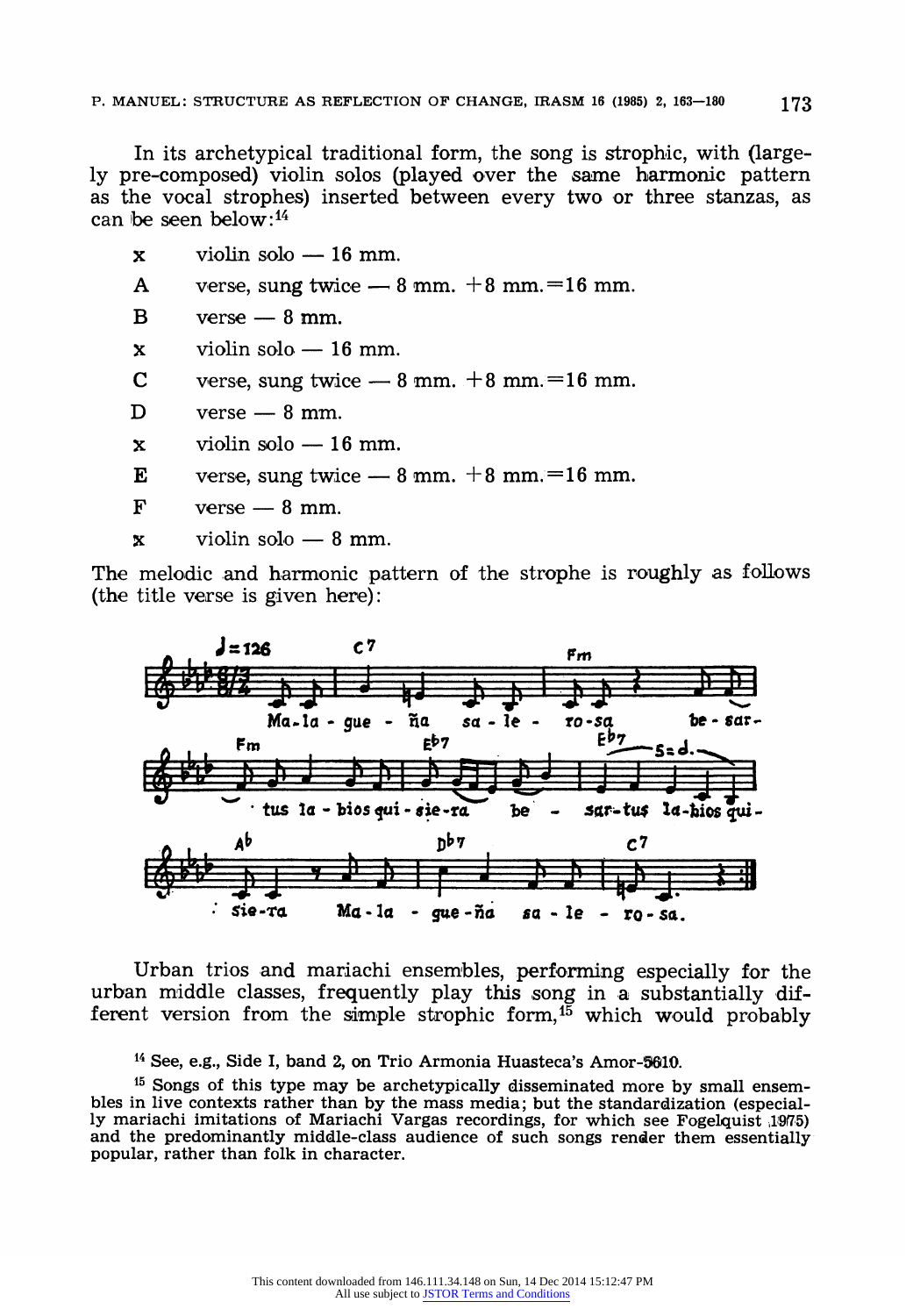### **174 P. MANUEL: STRUCTURE AS REFLECTION OF CHANGE, IRASM 16 (1985) 2, 163-180**

**be considered somewhat rustic and quaint by modern audiences. In the modern version, aside from the slower tempo and exaggerated elongation of the falsetto breaks, the formal structure is modified in such a way as to acquire a closed arch form rather than strophic form. This effect is achieved by (1) changing the melody of the first two, stanzas, lending**  them the character of an introduction,  $(2)$  converting the title verse<sup>16</sup> **into a distinct refrain with extended falsetto passages over harmonic pedal points which themselves comprise expansions of the original harmonic progression of the verses, (3) rendering the final verse (in the modern version, >y decirte niina hermosa...<) in a distinct and climactic manner, with a dramatic and highly conspicuous falsetto passage on B (>lin-<), and (4) concluding the song after that verse rather than adding further strophes.** 

**The resultant, closed formal structure can be seen in the abstract**  given below,<sup>17</sup> and in the transcription on page 175-177; note how the **alternation of choral and solo textures, of compressed and expanded versions of the harmonic progression, and the structural use of falsetto breaks change the form from strophic to goal-oriented, complete, and closed.** 

- **x** instrumental introduction  $-16$  mm.
- Al choral verse ( $\sqrt{q}$ ue bonitos ojos... $\sqrt{q}$ ) 9 mm.
- A2 choral verse ( $\ast$ ellos me quieren... $\ast$ )  $-$  9 mm.
- **B1** title verse, sung solo, with falsetto on  $\mathbf{F}^{\#}$  (»Malagueña....«) 11 **mm.**
- **C** solo line, with falsetto on A ( $\ast$ besar tus labios... $\ast$ ) 11 mm.
- **D** choral verse, using traditional melody (>y decirte...<) 11 mm.
- **B2** solo falsetto on  $\mathbb{F}^{\#}$  ( $\ast$ y decirte ... $\ast$ ) 10 mm.
- **E** solo falsetto on B (climax:  $\rightarrow$ que eres linda... $\rightarrow$ )  $-$  8 mm.
- **B3 second solo singer (chord progression of B above; >que eres**   $\lim_{x \to \infty}$  **- 5 mm.**
- **F** choral cadence  $(\infty$ como el candor... $\infty$ )  $6$  mm.

**<sup>16</sup>This verse may be repeated as a refrain (estribillo) in some traditional versions, but its distinctiveness in that capacity is mitigated by the fact that its melody and harmonic progression are identical to those of the other strophes.** 

<sup>17</sup> Side II, band 5 on Monitor MFS 431 (Maria Luisa Buchino with the Trio Los **Aguilillas) is the source of this recording.**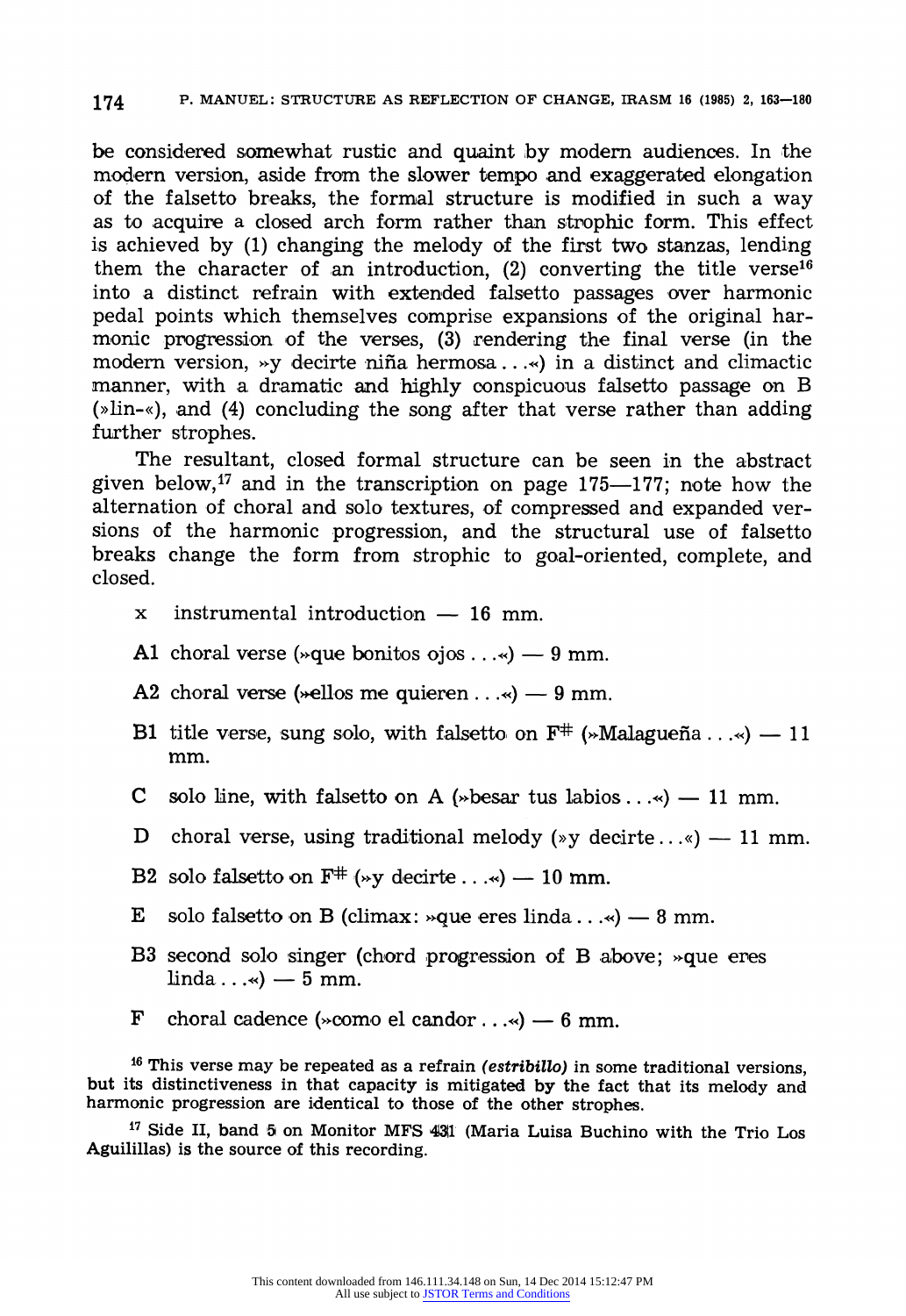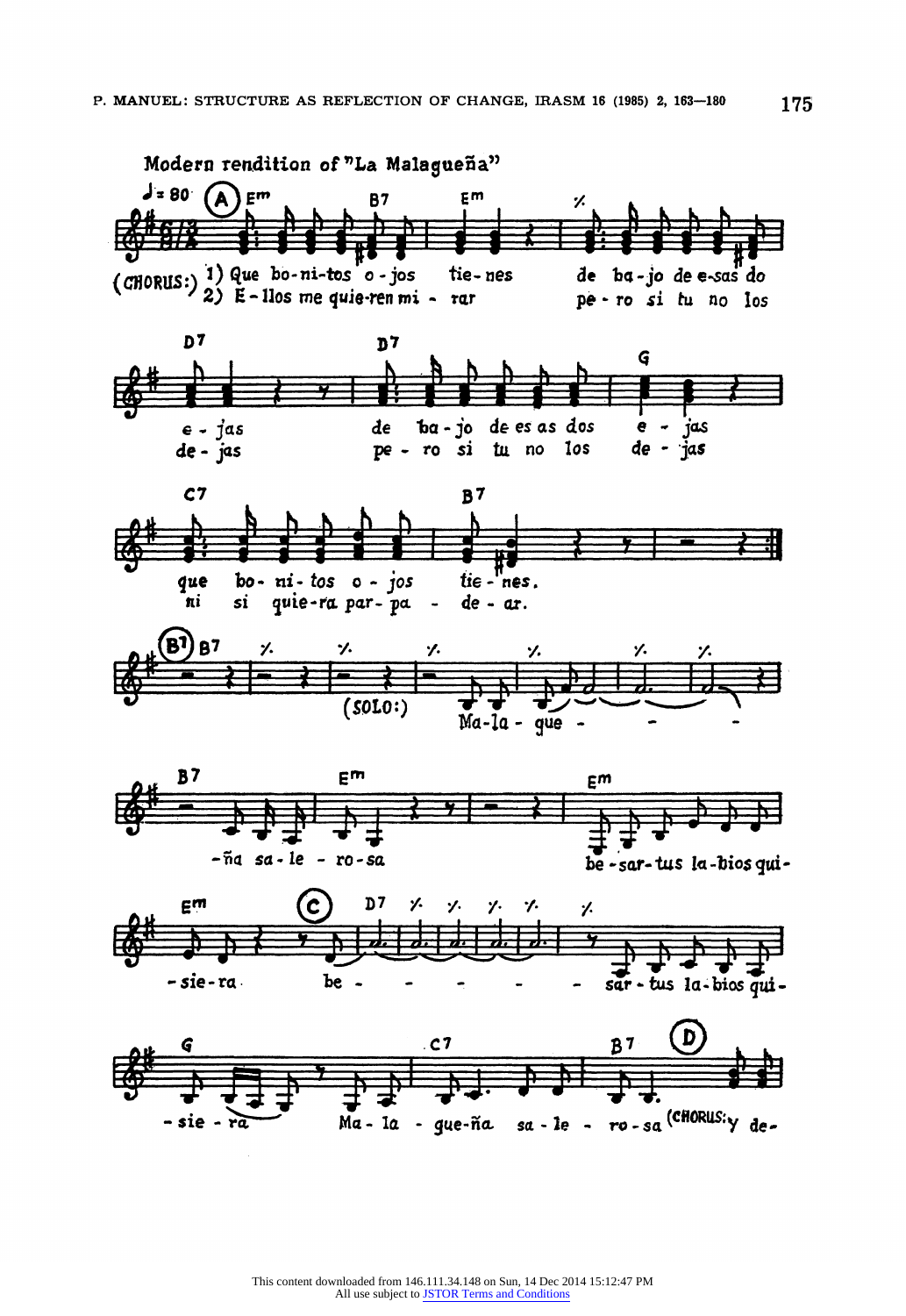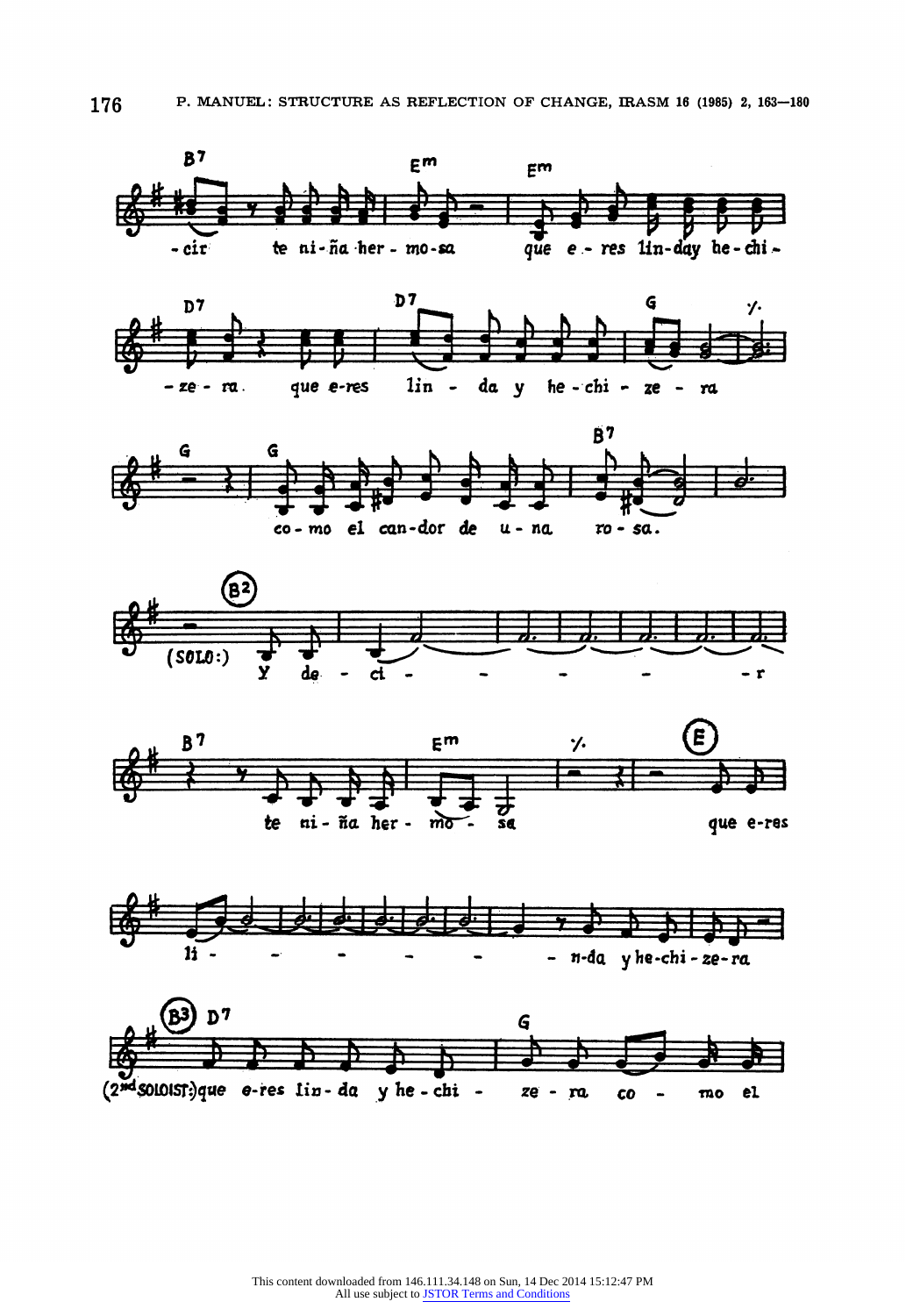

**above analysis: x Al A2 B1 C D B2 E (B3) F texture: instrumental chorus chorus solo solo chorus solo solo (solo) chorus** 

**harmonic progression:** 

**(a) al a2 A (extended) a3 A (extended) (final cadence) 16 mm 9mm. 9 mm. 22 mm. 11 mm. 23 mm. 6 mm. structural**  falsetto notes: **(Be') (D7) (B7) (Em)** 

**Simple indiscriminate acculturation cannot explain the superimposition of closed song format over a traditional strophic structure in this case; even if the song format were said to be borrowed from, say popular music of the United States, one would still need to explain why only formal structure would be borrowed, while other features of the song (instrumentation, text, falsetto style, huapango rhythm, strumming style, and harmony) remain purely traditional. The incorporation of closed song structure in the traditional huapango/son Huasteco format can also**  be seen in numerous songs of twentieth century origin, such as »La Cigarra« and »Flor Silvestre.« Hence Marothy (1974:485) argues that such **a transformation >does not merely mean an adaptation of the corresponding European types (although this is necessarily part and parcel of the process) but also their independent emergence from given local characteristics<<. Indeed, we should hardly expect the taste of the modern bourgeois or working class Mexican to be the same as that of his rural peasant ancestors; nor should we expect modernization to be limited (or, in this case, extended) to such an obvious parameter as, say, use of the electric guitar. Instead, there is every reason to believe that the bourgeois taste for unified, rationalized, closed forms in painting (e.g., vs. the medieval panorama), and in literature (e.g., the novel vs. the epic ballad) has its musical equivalent in the desire for closed, complete musical forms. While the analogy between the closed song form and the >little**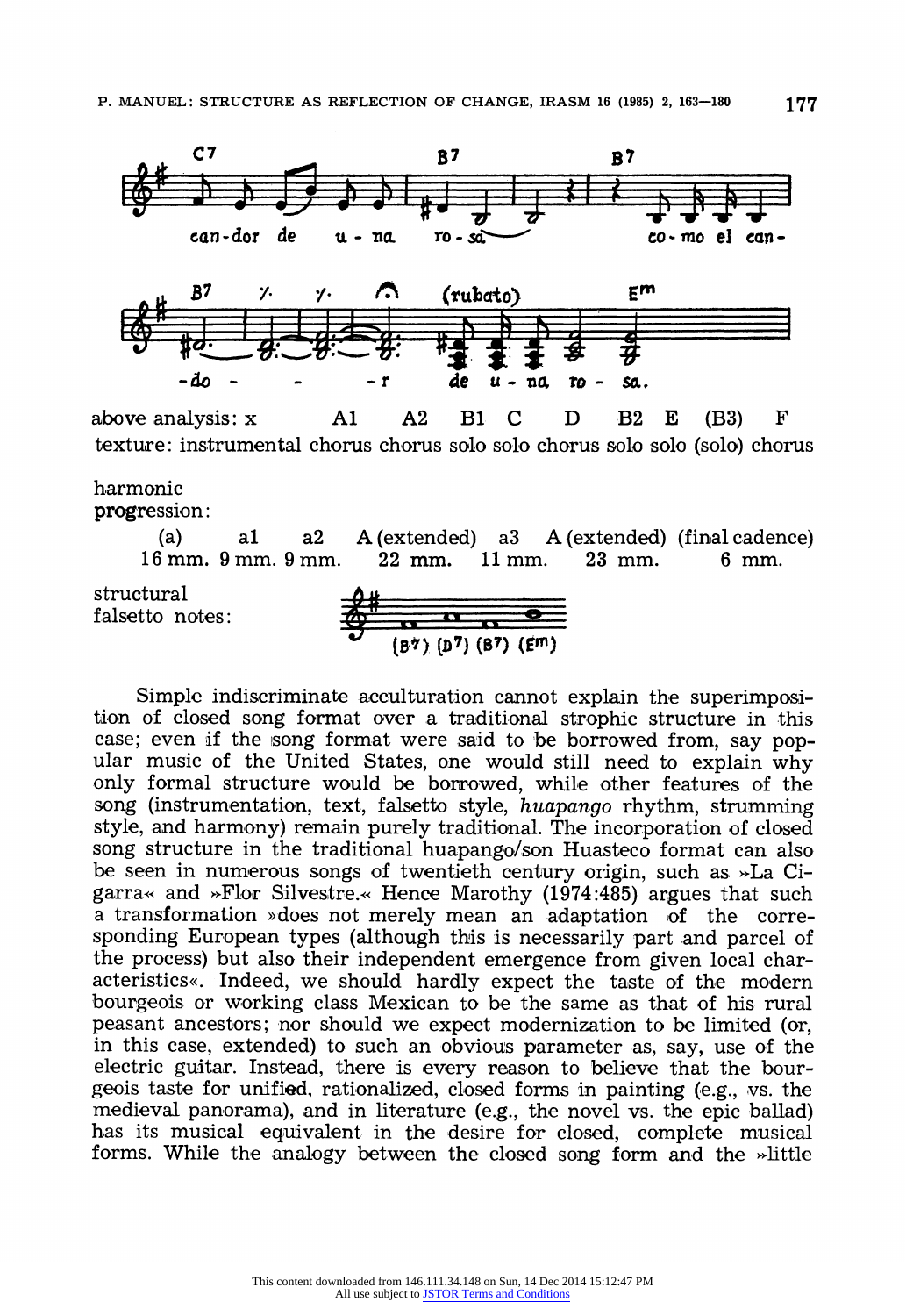**world< of the individual or nuclear family as socio-economic unit may seem poetic rather than scientific, there is no reason to expect a more tangible explanation for such an abstract phenomenon as formal structure in music.** 

**Some scholars have stressed how the different conceptions of time held by primitive and, alternately, modern man may account for some of the crucial differences between their arts. Shepherd's perceptive analysis (1977), which owes more to McLuhan than to Marx, illustrates how primnitive man's pre-literacy, lack of industrial technology (including clocks), and domination by environmental cycles obliged him to live and think in terms of the sensuous, immediate present and to conceive of time only in cyclical and >Blergsonian\*< organic terms rather than in progressive and objective terms; hence, as Nettl (1956:80) has observed, primitive musics tend to be structured in terms of repetition and variation of short motifs, such that, from Leonard Meyer's perspective, aesthetic gratification takes place on immediate, short-term levels (1967:32); the same could be said of the strophic or linear musical forms of classical feudal societies as well. Only with the advent of the related phenomena of literacy (enabling information to be stored indefinitely), technology (engendering an objective view of time and a greater ability to control nature), and positivism (with its progressive, rather than cyclical view of history) does Western man become able (and/or willing) to >stand out**side of time and music« (Shepherd 1977:111) and construct formally **complex musical structures involving long-term memory and juxtaposition of lengthy formal sections.** 

**Still, it is questionable to what extent a society's conception of time can be viewed independently of class and social economy, for just as industrial technology could not evolve in feudal society, similarly we cannot conceive of a pre-capitalist society holding a modern, objective,**  »spatialised« conception of time. In terms of musical form, a McLuha**nesque analytical approach relying primarily on the factor of literacy as determining conceptions of time could not explain why strophic, non- -structured ballad forms persist among some literate peoples (e.g., Appalachian rural communities) while, conversely, rationalised song format may be performed and patronised by certain classes among whom literacy is far from universal (e.g., Mexican and Indian proletariats). In other words, while conception of time clearly exerts a crucial influence on art forms, it should be seen as a function of class and social economy rather than as an isolated entity.** 

**In general, the correspondence between the rise of capitalism and the adoption of song format in societies throughout the world can hardly be regarded as coincidental or the result of mere indiscriminate acculturation. Rather, the correspondence between class and formal structure in music does seem to corroborate an analytical approach which regards art, culture, and society as parts of the superstructure which has economy as its base. Moreover, this analysis constitutes another illustration of**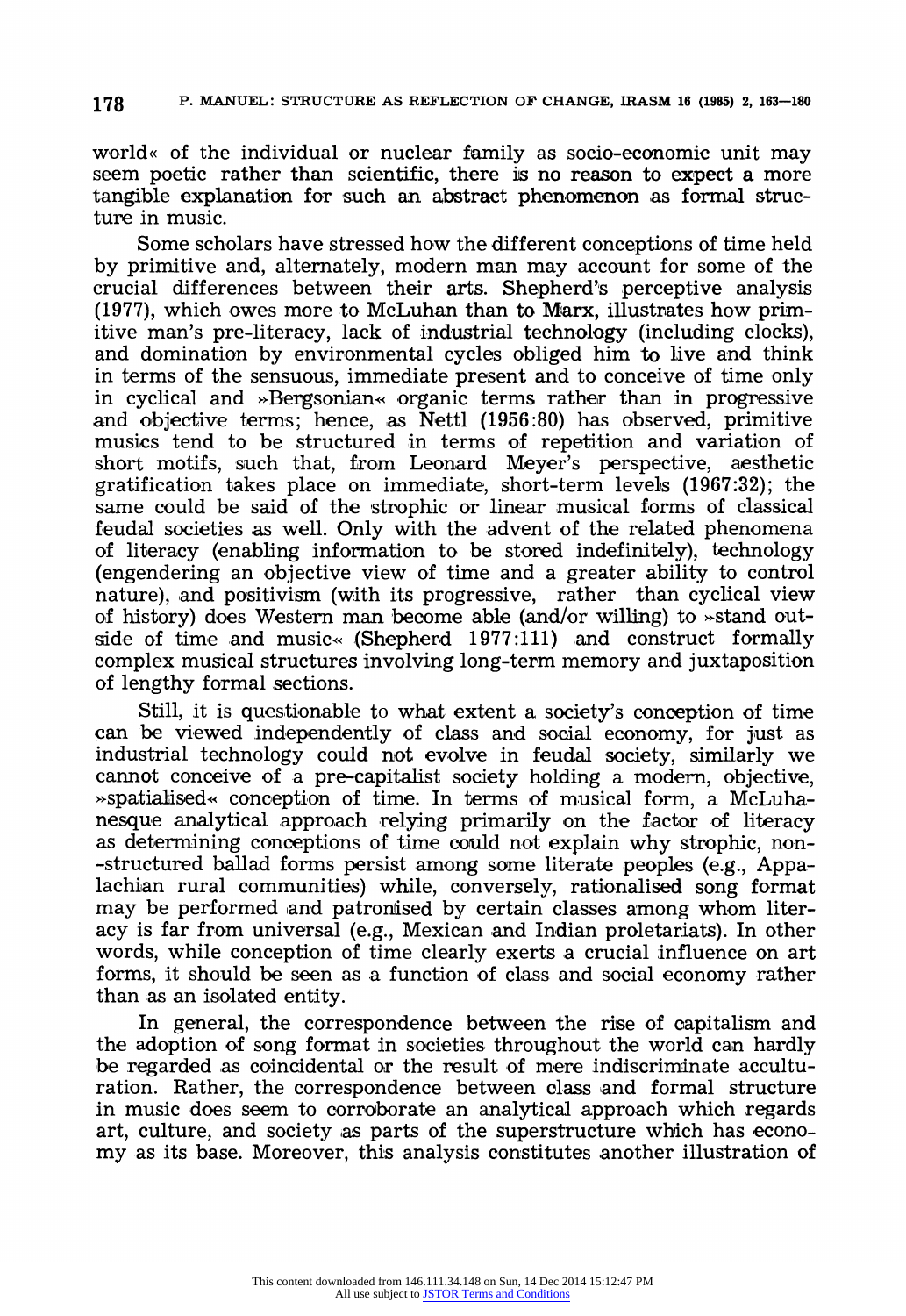**the artificiality of the dichotomy between artistic form and content, in the sense that formal structure in music may be seen to connote ideological content just as do text, style, and performance context. In this perspective, whether or not the medium can be equated with the message, it is certainly an integral part of the message, and their ideological contents are inextricably intertwined.** 

### **BIBLIOGRAPHY**

### **CROOK, Larry**

**1962 -A Musical Analysis of the Cuban rumba.< Latin American Music Review 3(1): 92--123.** 

### **FOGELQUIST, Mark**

1975 -Rhythm and Form in the Contemporary Son Jalisciense.<sup>«</sup> M. A. thesis. **University of California, Los Angeles.** 

### **HAMM, Charles**

1975 **\*The Acculturation of Musical Styles: Popular Music, U.S.A.\* In Contemporary Music and Music Cultures. Englewood Cliffs: Prentice-Hall.** 

### **HAUSER, Arnold**

The Social History of Art, Vol. I. New York: Vintage.

**1960 The Social History of Art, Vol. II. New York: Vintage.** 

#### **LEWIS, Oscar**

**1963 Life in a Mexican Village: Tepoztlan Restudied. Univ. of Illinois Press.** 

### **MADAN, T. N.**<br>1965 \* So

**1965 -Social Organization., In The Economic History of India: 1857-1958. Edited by V. B. Singh. Bombay: Allied Publishers.** 

### **MANUEL, Peter**

- 1979a **-The Light-Classical Urdu Ghazal Song.** M. A. thesis. University of Cal**ifornia, Los Angeles.**
- 1979b **\*The Relationship between Prosodic and Musical Rhythms in Urdu Ghazal-Singing." In Studies in the Urdu Gazal and Prose Fiction. Edited by M. U. Memon. Madison: Univ. of Wisconsin-Madison.**

### **MAROTHY, Janos**

**1974 Music and the Bourgeois, Music and the Proletarian. Translated by Eva Rona. Budapest: Akademiai Kiado.** 

### **MELLERS, Wilfred**

**1950 Music and Society. New York: Roy Publishers.** 

### **MEYER, Leonard**

**1967 Music, the Arts and Ideas. Chicago: University of Chicago Press.** 

### **NETTL, Bruno**

**1956 Music in Primitive Culture. Harvard University Press.**